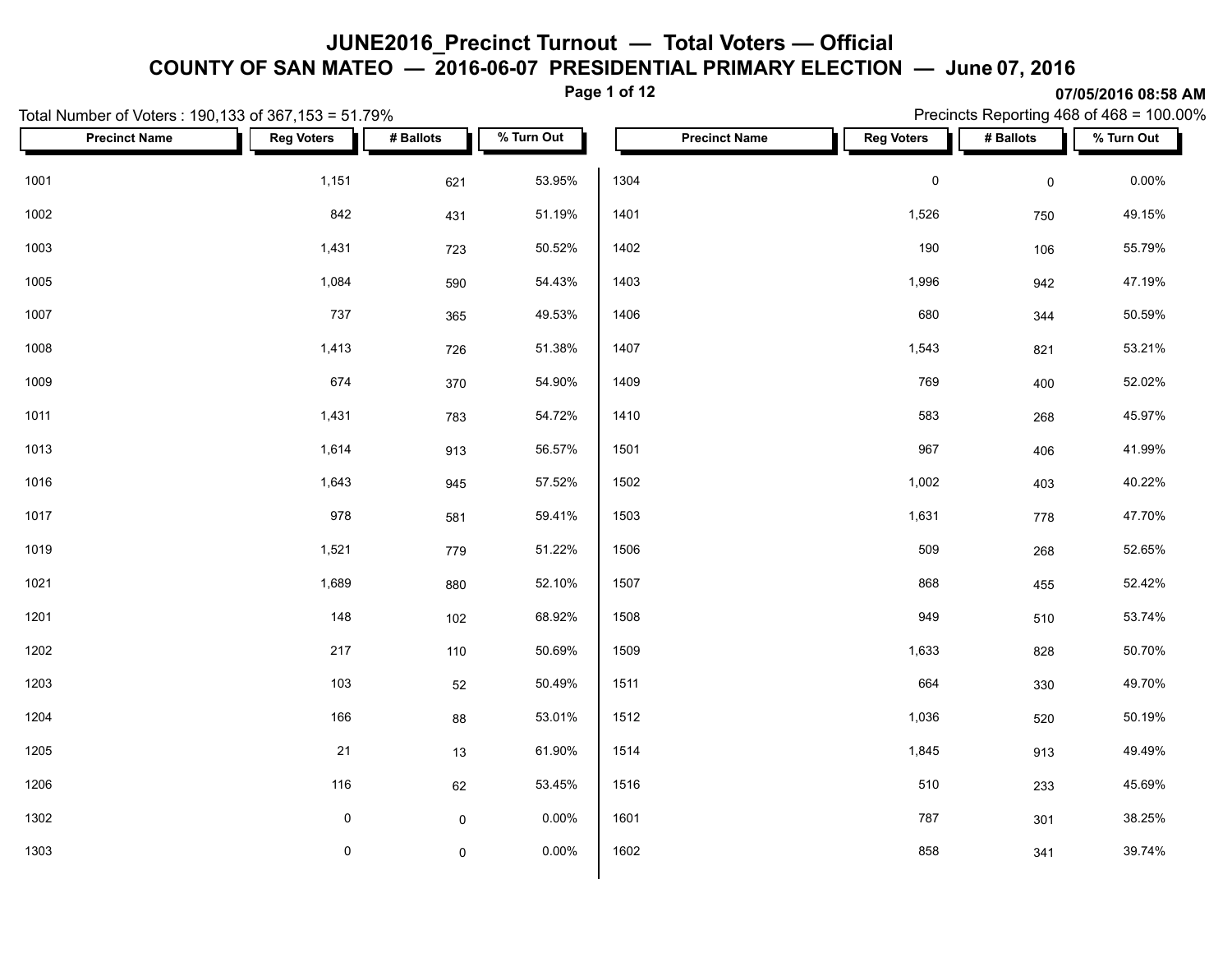**COUNTY OF SAN MATEO — 2016-06-07 PRESIDENTIAL PRIMARY ELECTION — June 07, 2016**

**Page 2 of 12**

| Total Number of Voters: 190,133 of 367,153 = 51.79% |                           |             |            |                      |                   | Precincts Reporting 468 of 468 = 100.00% |            |  |  |  |  |
|-----------------------------------------------------|---------------------------|-------------|------------|----------------------|-------------------|------------------------------------------|------------|--|--|--|--|
| <b>Precinct Name</b>                                | <b>Reg Voters</b><br>a ka | # Ballots   | % Turn Out | <b>Precinct Name</b> | <b>Reg Voters</b> | # Ballots                                | % Turn Out |  |  |  |  |
| 1603                                                | 868                       | 365         | 42.05%     | 1810                 | 1,417             | 578                                      | 40.79%     |  |  |  |  |
| 1604                                                | 1,045                     | 464         | 44.40%     | 1813                 | 970               | 418                                      | 43.09%     |  |  |  |  |
| 1605                                                | 974                       | 425         | 43.63%     | 1814                 | 980               | 426                                      | 43.47%     |  |  |  |  |
| 1606                                                | 866                       | 510         | 58.89%     | 1815                 | 776               | 335                                      | 43.17%     |  |  |  |  |
| 1607                                                | 785                       | 411         | 52.36%     | 1816                 | 922               | 439                                      | 47.61%     |  |  |  |  |
| 1608                                                | 1,059                     | 544         | 51.37%     | 1818                 | 857               | 407                                      | 47.49%     |  |  |  |  |
| 1610                                                | 960                       | 522         | 54.38%     | 1819                 | 1,439             | 711                                      | 49.41%     |  |  |  |  |
| 1612                                                | 960                       | 496         | 51.67%     | 1820                 | 222               | 108                                      | 48.65%     |  |  |  |  |
| 1613                                                | 1,301                     | 638         | 49.04%     | 1821                 | 1,628             | 807                                      | 49.57%     |  |  |  |  |
| 1614                                                | 1,028                     | 507         | 49.32%     | 1824                 | 1,002             | 470                                      | 46.91%     |  |  |  |  |
| 1617                                                | 1,691                     | 859         | 50.80%     | 1833                 | 1,201             | 604                                      | 50.29%     |  |  |  |  |
| 1619                                                | 1,288                     | 730         | 56.68%     | 1835                 | 1,511             | 742                                      | 49.11%     |  |  |  |  |
| 1701                                                | 999                       | 587         | 58.76%     | 1837                 | 802               | 398                                      | 49.63%     |  |  |  |  |
| 1703                                                | 1,538                     | 966         | 62.81%     | 1838                 | 119               | 41                                       | 34.45%     |  |  |  |  |
| 1705                                                | $\pmb{0}$                 | $\mathbf 0$ | 0.00%      | 1902                 | $\pmb{0}$         | $\mathsf{O}\xspace$                      | $0.00\%$   |  |  |  |  |
| 1706                                                | 193                       | 119         | 61.66%     | 1903                 | 94                | 48                                       | 51.06%     |  |  |  |  |
| 1801                                                | 1,454                     | 698         | 48.01%     | 2101                 | 287               | 159                                      | 55.40%     |  |  |  |  |
| 1802                                                | 950                       | 515         | 54.21%     | 2104                 | 476               | 255                                      | 53.57%     |  |  |  |  |
| 1803                                                | 1,016                     | 388         | 38.19%     | 2106                 | 916               | 473                                      | 51.64%     |  |  |  |  |
| 1806                                                | 1,802                     | 824         | 45.73%     | 2107                 | 1,499             | 822                                      | 54.84%     |  |  |  |  |
| 1807                                                | 1,339                     | 691         | 51.61%     | 2110                 | 726               | 438                                      | 60.33%     |  |  |  |  |
|                                                     |                           |             |            |                      |                   |                                          |            |  |  |  |  |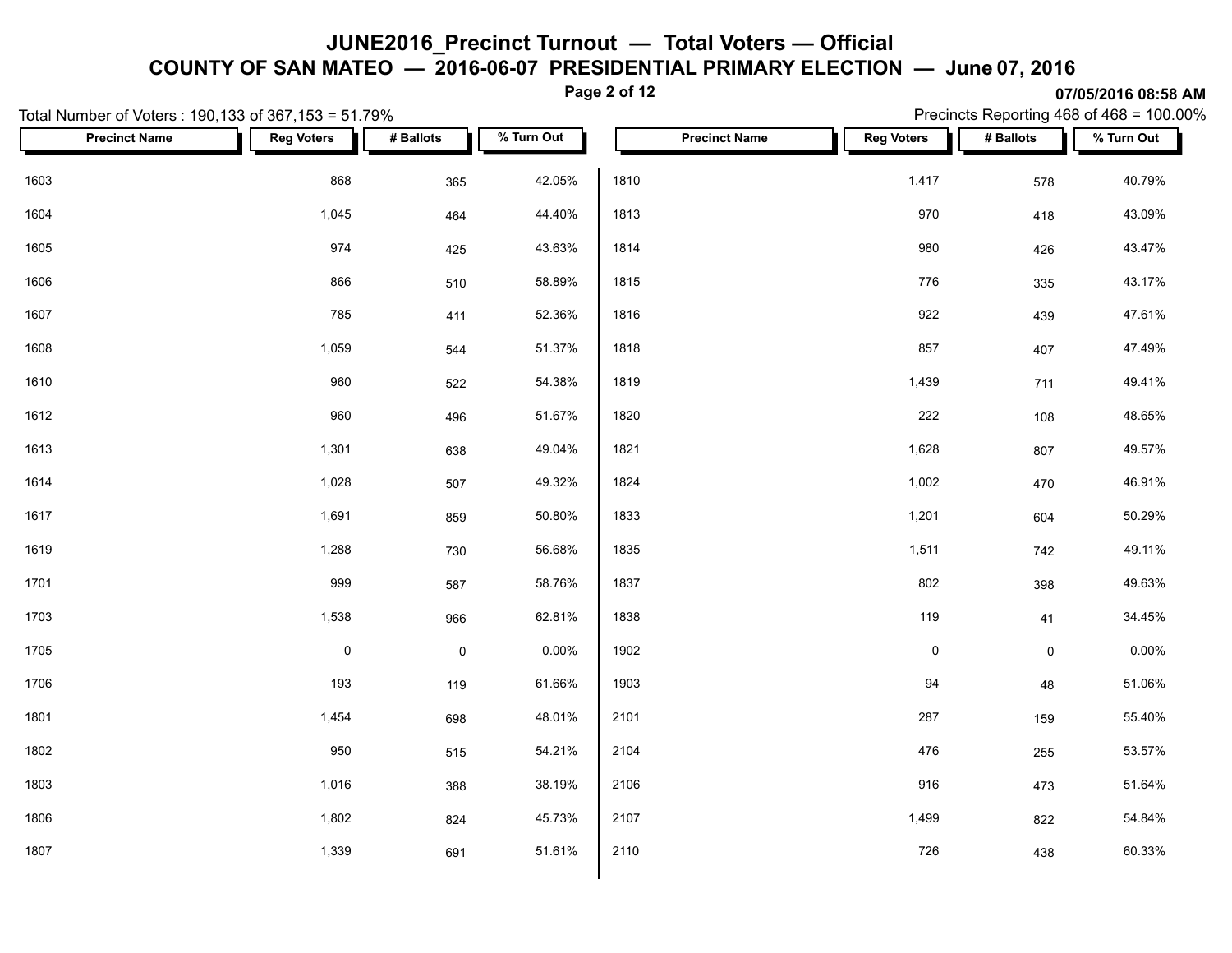**COUNTY OF SAN MATEO — 2016-06-07 PRESIDENTIAL PRIMARY ELECTION — June 07, 2016**

**Page 3 of 12**

|      | Total Number of Voters: 190,133 of 367,153 = 51.79% |                   |           |            | Precincts Reporting 468 of 468 = 100.00% |                      |                   |           |            |
|------|-----------------------------------------------------|-------------------|-----------|------------|------------------------------------------|----------------------|-------------------|-----------|------------|
|      | <b>Precinct Name</b>                                | <b>Reg Voters</b> | # Ballots | % Turn Out |                                          | <b>Precinct Name</b> | <b>Reg Voters</b> | # Ballots | % Turn Out |
| 2111 |                                                     | 800               | 474       | 59.25%     | 2225                                     |                      | 507               | 261       | 51.48%     |
| 2112 |                                                     | 778               | 454       | 58.35%     | 2601                                     |                      | 1,932             | 930       | 48.14%     |
| 2113 |                                                     | 1,574             | 897       | 56.99%     | 2603                                     |                      | 919               | 369       | 40.15%     |
| 2115 |                                                     | 1,360             | 786       | 57.79%     | 2604                                     |                      | 847               | 381       | 44.98%     |
| 2117 |                                                     | 1,142             | 604       | 52.89%     | 2605                                     |                      | 1,469             | 656       | 44.66%     |
| 2122 |                                                     | 16                | $10$      | 62.50%     | 2607                                     |                      | 702               | 367       | 52.28%     |
| 2131 |                                                     | 1,600             | 886       | 55.38%     | 2608                                     |                      | 905               | 419       | 46.30%     |
| 2133 |                                                     | 1,125             | 603       | 53.60%     | 2609                                     |                      | 769               | 438       | 56.96%     |
| 2201 |                                                     | 1,302             | 688       | 52.84%     | 2610                                     |                      | 917               | 510       | 55.62%     |
| 2203 |                                                     | 1,160             | 575       | 49.57%     | 2611                                     |                      | 820               | 403       | 49.15%     |
| 2204 |                                                     | 1,184             | 617       | 52.11%     | 2612                                     |                      | 1,287             | 562       | 43.67%     |
| 2205 |                                                     | 1,086             | 531       | 48.90%     | 2614                                     |                      | 1,235             | 577       | 46.72%     |
| 2207 |                                                     | 1,413             | 758       | 53.64%     | 2616                                     |                      | 1,193             | 597       | 50.04%     |
| 2210 |                                                     | 915               | 431       | 47.10%     | 2618                                     |                      | 1,610             | 811       | 50.37%     |
| 2212 |                                                     | 618               | 315       | 50.97%     | 2620                                     |                      | 1,134             | 552       | 48.68%     |
| 2214 |                                                     | 870               | 443       | 50.92%     | 2621                                     |                      | 1,017             | 470       | 46.21%     |
| 2215 |                                                     | 1,505             | 784       | 52.09%     | 2622                                     |                      | 1,164             | 620       | 53.26%     |
| 2217 |                                                     | 1,466             | 761       | 51.91%     | 2624                                     |                      | 687               | 404       | 58.81%     |
| 2221 |                                                     | 1,438             | 680       | 47.29%     | 2625                                     |                      | 977               | 513       | 52.51%     |
| 2222 |                                                     | 866               | 402       | 46.42%     | 2626                                     |                      | 1,092             | 609       | 55.77%     |
| 2224 |                                                     | 859               | 430       | 50.06%     | 2627                                     |                      | 716               | 411       | 57.40%     |
|      |                                                     |                   |           |            |                                          |                      |                   |           |            |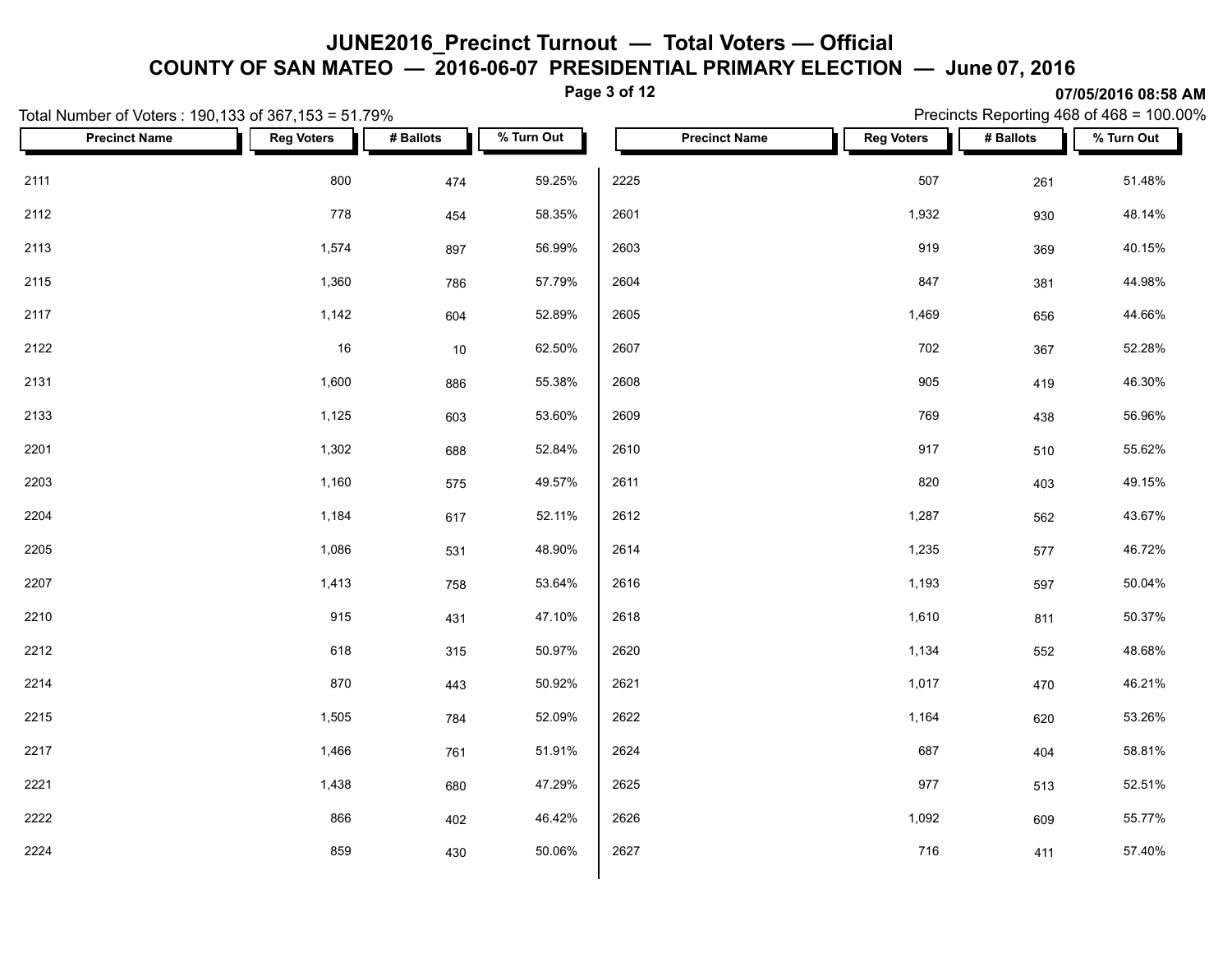**COUNTY OF SAN MATEO — 2016-06-07 PRESIDENTIAL PRIMARY ELECTION — June 07, 2016**

**Page 4 of 12**

|      | Total Number of Voters: 190,133 of 367,153 = 51.79% |                   |           |            |      | Precincts Reporting 468 of 468 = 100.00% |                   |                     |            |
|------|-----------------------------------------------------|-------------------|-----------|------------|------|------------------------------------------|-------------------|---------------------|------------|
|      | <b>Precinct Name</b>                                | <b>Reg Voters</b> | # Ballots | % Turn Out |      | <b>Precinct Name</b>                     | <b>Reg Voters</b> | # Ballots           | % Turn Out |
| 2628 |                                                     | 1,035             | 499       | 48.21%     | 2662 |                                          | 1,045             | 628                 | 60.10%     |
| 2629 |                                                     | 793               | 358       | 45.15%     | 2663 |                                          | 1,056             | 534                 | 50.57%     |
| 2630 |                                                     | 645               | 295       | 45.74%     | 2664 |                                          | 179               | 108                 | 60.34%     |
| 2631 |                                                     | 1,226             | 670       | 54.65%     | 2667 |                                          | 588               | 306                 | 52.04%     |
| 2633 |                                                     | 722               | 347       | 48.06%     | 2668 |                                          | 499               | 252                 | 50.50%     |
| 2634 |                                                     | 891               | 505       | 56.68%     | 2670 |                                          | 1,213             | 682                 | 56.22%     |
| 2636 |                                                     | 1,000             | 537       | 53.70%     | 2671 |                                          | 1,437             | 840                 | 58.46%     |
| 2637 |                                                     | 719               | 406       | 56.47%     | 2675 |                                          | 205               | 120                 | 58.54%     |
| 2638 |                                                     | 848               | 478       | 56.37%     | 2676 |                                          | 196               | 111                 | 56.63%     |
| 2639 |                                                     | 883               | 471       | 53.34%     | 2677 |                                          | 95                | 44                  | 46.32%     |
| 2644 |                                                     | 725               | 394       | 54.34%     | 2678 |                                          | 146               | 76                  | 52.05%     |
| 2646 |                                                     | 1,261             | 728       | 57.73%     | 2679 |                                          | 837               | 432                 | 51.61%     |
| 2648 |                                                     | 1,387             | 731       | 52.70%     | 2701 |                                          | $\pmb{0}$         | $\mathsf{O}\xspace$ | $0.00\%$   |
| 2650 |                                                     | 1,207             | 636       | 52.69%     | 3001 |                                          | 1,521             | 790                 | 51.94%     |
| 2651 |                                                     | 914               | 497       | 54.38%     | 3004 |                                          | 196               | 123                 | 62.76%     |
| 2652 |                                                     | 836               | 425       | 50.84%     | 3005 |                                          | 828               | 447                 | 53.99%     |
| 2653 |                                                     | 797               | 416       | 52.20%     | 3006 |                                          | 1,016             | 504                 | 49.61%     |
| 2654 |                                                     | 1,325             | 663       | 50.04%     | 3008 |                                          | 827               | 335                 | 40.51%     |
| 2655 |                                                     | 1,354             | 640       | 47.27%     | 3009 |                                          | 165               | 96                  | 58.18%     |
| 2657 |                                                     | 1,195             | 672       | 56.23%     | 3010 |                                          | 149               | 79                  | 53.02%     |
| 2658 |                                                     | 1,557             | 896       | 57.55%     | 3102 |                                          | 1,544             | 769                 | 49.81%     |
|      |                                                     |                   |           |            |      |                                          |                   |                     |            |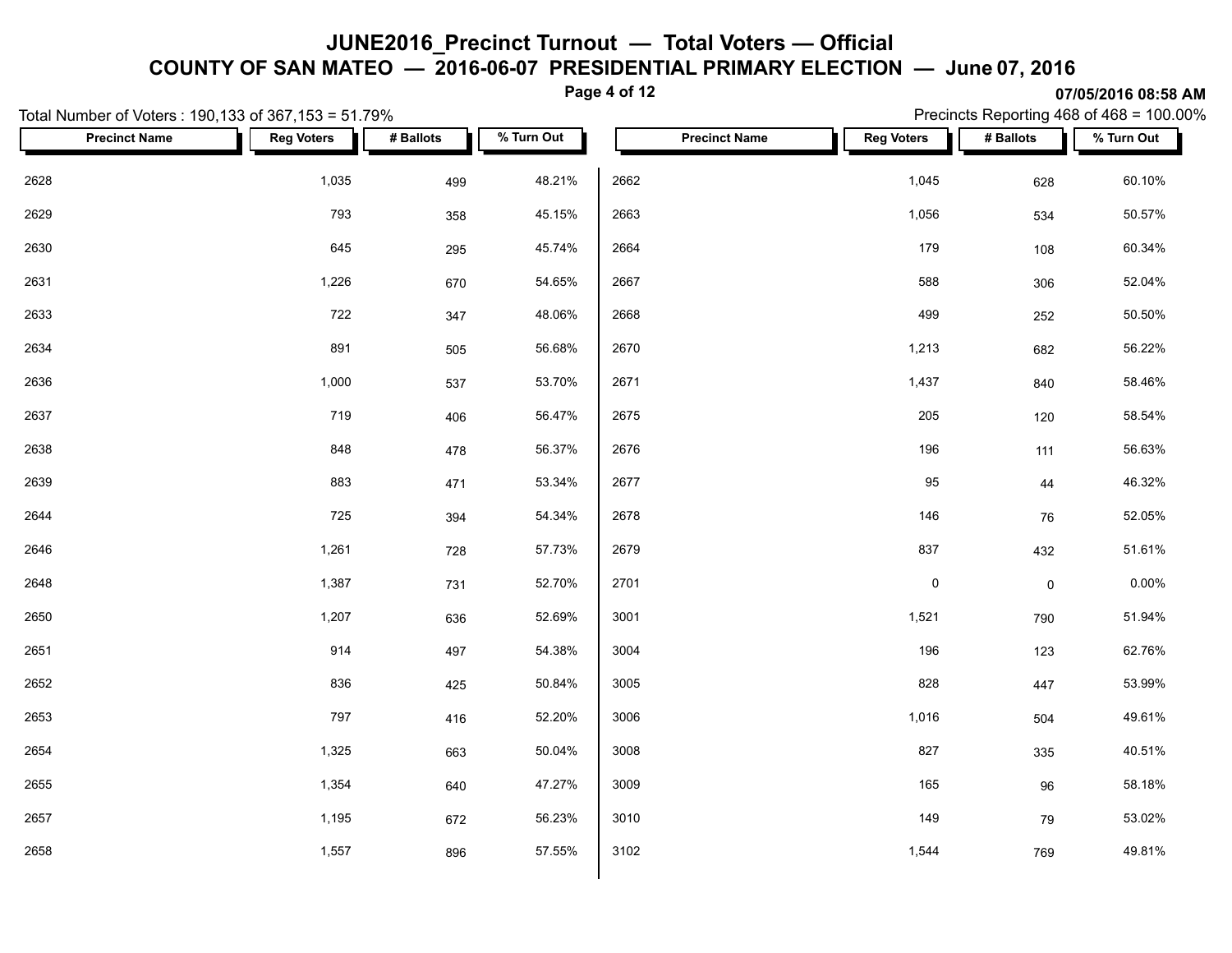**COUNTY OF SAN MATEO — 2016-06-07 PRESIDENTIAL PRIMARY ELECTION — June 07, 2016**

**Page 5 of 12**

| Total Number of Voters: 190,133 of 367,153 = 51.79% |                     |                 | Precincts Reporting 468 of $468 = 100.00\%$ |                      |                   |           |            |
|-----------------------------------------------------|---------------------|-----------------|---------------------------------------------|----------------------|-------------------|-----------|------------|
| <b>Precinct Name</b>                                | <b>Reg Voters</b>   | # Ballots       | % Turn Out                                  | <b>Precinct Name</b> | <b>Reg Voters</b> | # Ballots | % Turn Out |
| 3123                                                | 175                 | 71              | 40.57%                                      | 3320                 | 736               | 469       | 63.72%     |
| 3135                                                | 856                 | 490             | 57.24%                                      | 3321                 | 1,657             | 928       | 56.00%     |
| 3201                                                | 53                  | 32              | 60.38%                                      | 3323                 | 1,060             | 626       | 59.06%     |
| 3202                                                | 499                 | 300             | 60.12%                                      | 3324                 | 943               | 578       | 61.29%     |
| 3203                                                | 10                  | $6\phantom{.0}$ | 60.00%                                      | 3325                 | 921               | 562       | 61.02%     |
| 3204                                                | 24                  | 14              | 58.33%                                      | 3326                 | 1,437             | 926       | 64.44%     |
| 3210                                                | $\overline{5}$      | 5               | 100.00%                                     | 3330                 | $47\,$            | 23        | 48.94%     |
| 3211                                                | $\mathbf{3}$        | $\overline{2}$  | 66.67%                                      | 3331                 | 333               | 162       | 48.65%     |
| 3213                                                | $\mathsf{O}\xspace$ | 1               | 0.00%                                       | 3340                 | 1,077             | 697       | 64.72%     |
| 3214                                                | $\mathsf{O}\xspace$ | $\mathbf 0$     | 0.00%                                       | 3350                 | 763               | 451       | 59.11%     |
| 3301                                                | 900                 | 515             | 57.22%                                      | 3360                 | 113               | 56        | 49.56%     |
| 3303                                                | 683                 | 404             | 59.15%                                      | 3361                 | 94                | 59        | 62.77%     |
| 3304                                                | 1,367               | 844             | 61.74%                                      | 3370                 | 546               | 328       | 60.07%     |
| 3306                                                | 807                 | 503             | 62.33%                                      | 3371                 | 61                | 29        | 47.54%     |
| 3307                                                | 16                  | 11              | 68.75%                                      | 3372                 | 98                | 65        | 66.33%     |
| 3310                                                | 788                 | 476             | 60.41%                                      | 3375                 | 58                | 34        | 58.62%     |
| 3311                                                | 808                 | 514             | 63.61%                                      | 3376                 | 219               | 132       | 60.27%     |
| 3312                                                | 998                 | 579             | 58.02%                                      | 3377                 | 27                | 11        | 40.74%     |
| 3313                                                | 953                 | 555             | 58.24%                                      | 3380                 | 89                | 60        | 67.42%     |
| 3314                                                | 4                   | $\mathbf 0$     | $0.00\%$                                    | 3401                 | 860               | 493       | 57.33%     |
| 3316                                                | 43                  | 26              | 60.47%                                      | 3402                 | 1,312             | 777       | 59.22%     |
|                                                     |                     |                 |                                             |                      |                   |           |            |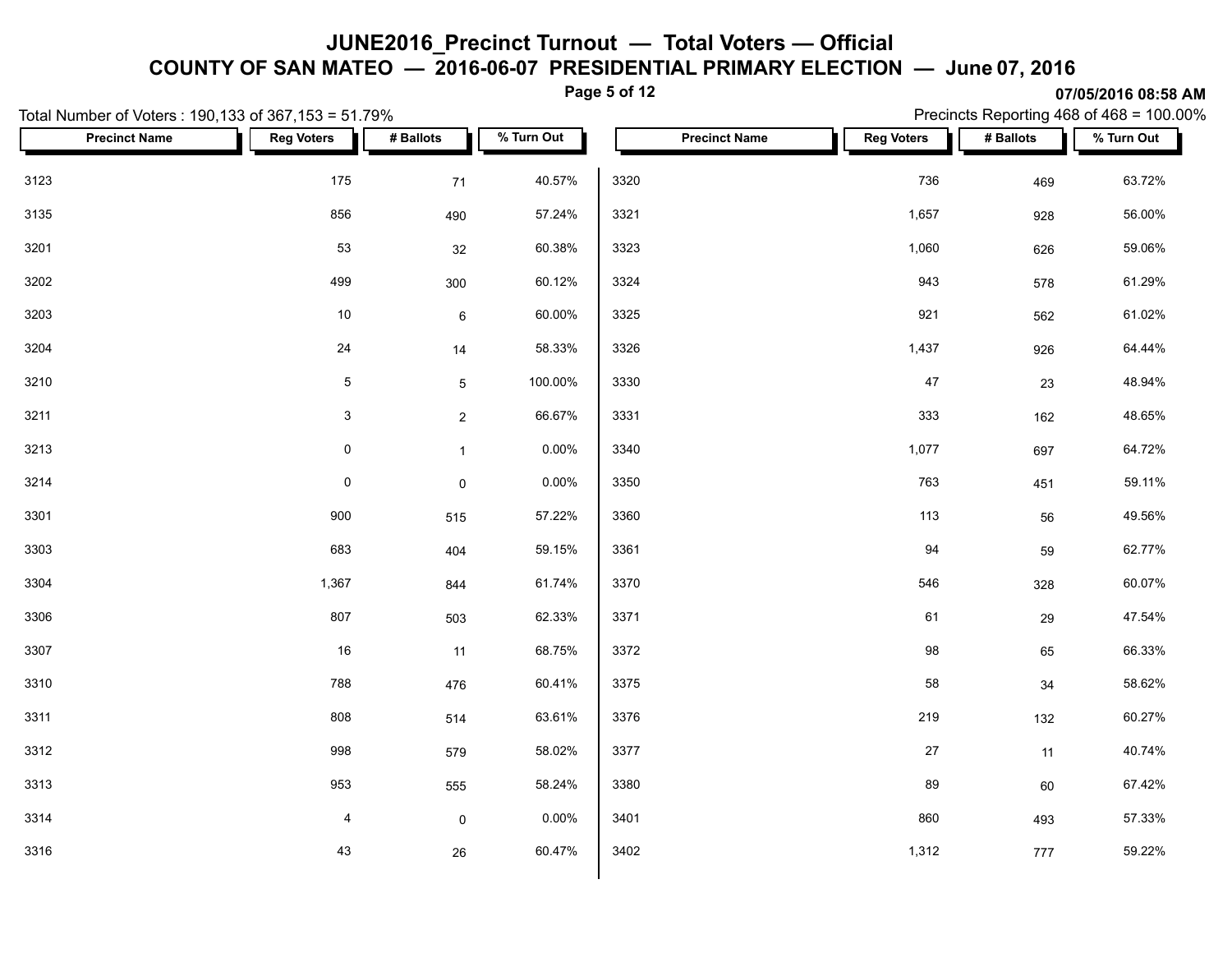**COUNTY OF SAN MATEO — 2016-06-07 PRESIDENTIAL PRIMARY ELECTION — June 07, 2016**

**Page 6 of 12**

|      | Total Number of Voters: 190,133 of 367,153 = 51.79% |                   |             |            | Precincts Reporting 468 of 468 = 100.00% |                      |                   |           |            |  |
|------|-----------------------------------------------------|-------------------|-------------|------------|------------------------------------------|----------------------|-------------------|-----------|------------|--|
|      | <b>Precinct Name</b>                                | <b>Reg Voters</b> | # Ballots   | % Turn Out |                                          | <b>Precinct Name</b> | <b>Reg Voters</b> | # Ballots | % Turn Out |  |
| 3406 |                                                     | 95                | 47          | 49.47%     | 3504                                     |                      | 733               | 383       | 52.25%     |  |
| 3407 |                                                     | 203               | 127         | 62.56%     | 3505                                     |                      | 879               | 365       | 41.52%     |  |
| 3408 |                                                     | 100               | 72          | 72.00%     | 3506                                     |                      | 142               | $57\,$    | 40.14%     |  |
| 3409 |                                                     | $\mathsf{O}$      | $\mathsf 0$ | 0.00%      | 3507                                     |                      | 1,039             | 531       | 51.11%     |  |
| 3410 |                                                     | 1,079             | 697         | 64.60%     | 3508                                     |                      | 942               | 598       | 63.48%     |  |
| 3412 |                                                     | 25                | 10          | 40.00%     | 3509                                     |                      | 1,007             | 569       | 56.50%     |  |
| 3420 |                                                     | 505               | 324         | 64.16%     | 3510                                     |                      | 676               | 409       | 60.50%     |  |
| 3421 |                                                     | 52                | 28          | 53.85%     | 3512                                     |                      | 1,088             | 639       | 58.73%     |  |
| 3450 |                                                     | 607               | 316         | 52.06%     | 3513                                     |                      | 863               | 504       | 58.40%     |  |
| 3451 |                                                     | 1,348             | 796         | 59.05%     | 3515                                     |                      | 481               | 312       | 64.86%     |  |
| 3452 |                                                     | 1,243             | 717         | 57.68%     | 3516                                     |                      | 591               | 402       | 68.02%     |  |
| 3455 |                                                     | 1,333             | 765         | 57.39%     | 3517                                     |                      | 591               | 369       | 62.44%     |  |
| 3457 |                                                     | 1,257             | 741         | 58.95%     | 3518                                     |                      | 884               | 538       | 60.86%     |  |
| 3459 |                                                     | 1,138             | 683         | 60.02%     | 3519                                     |                      | 669               | 413       | 61.73%     |  |
| 3460 |                                                     | 1,312             | 811         | 61.81%     | 3520                                     |                      | 1,662             | 1,004     | 60.41%     |  |
| 3463 |                                                     | 31                | 15          | 48.39%     | 3522                                     |                      | 1,473             | 861       | 58.45%     |  |
| 3464 |                                                     | 67                | 39          | 58.21%     | 3523                                     |                      | 715               | 445       | 62.24%     |  |
| 3480 |                                                     | 560               | 338         | 60.36%     | 3524                                     |                      | 682               | 419       | 61.44%     |  |
| 3501 |                                                     | 888               | 427         | 48.09%     | 3525                                     |                      | 1,363             | 858       | 62.95%     |  |
| 3502 |                                                     | 949               | 503         | 53.00%     | 3528                                     |                      | 809               | 503       | 62.18%     |  |
| 3503 |                                                     | 995               | 425         | 42.71%     | 3529                                     |                      | 902               | 563       | 62.42%     |  |
|      |                                                     |                   |             |            |                                          |                      |                   |           |            |  |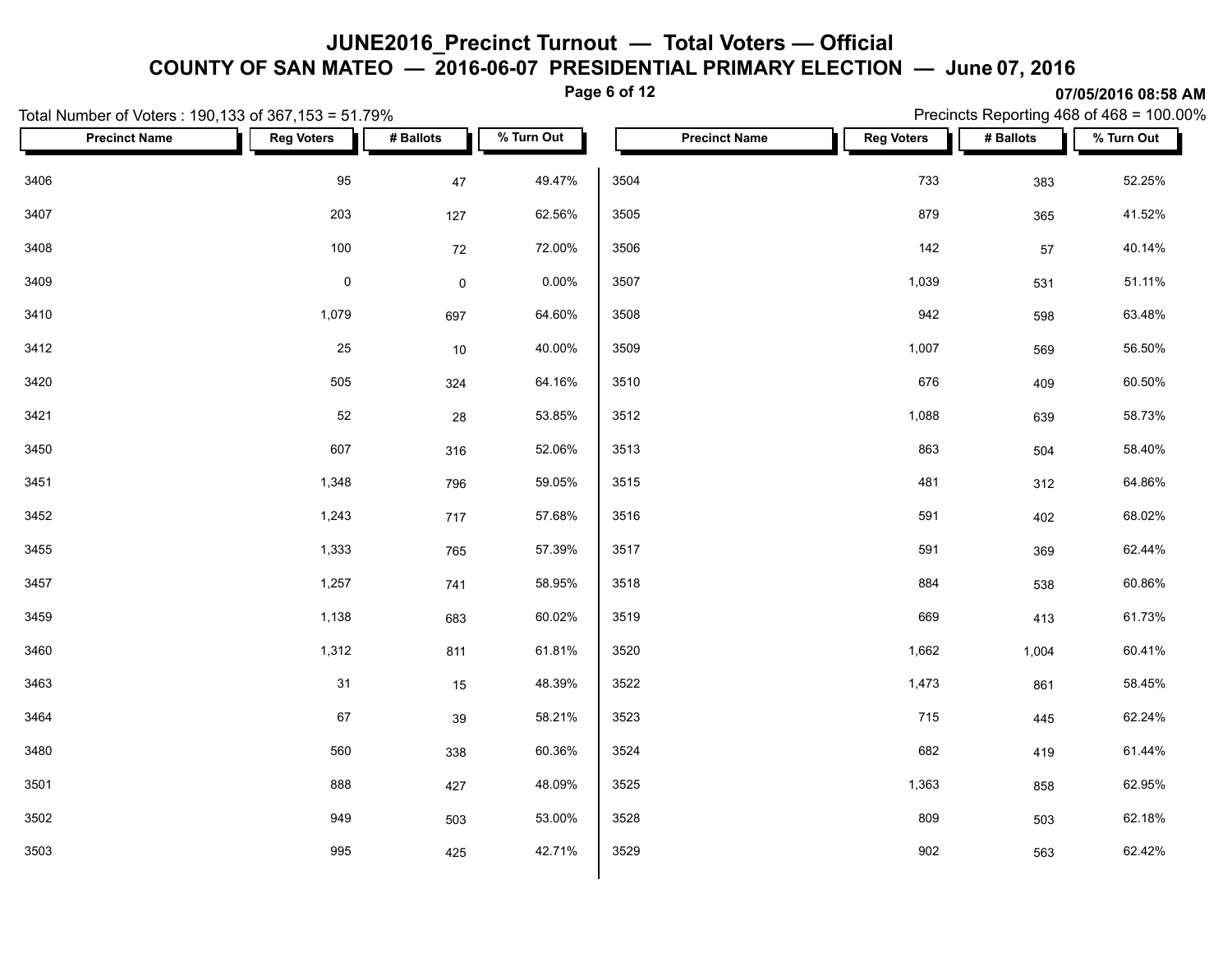**COUNTY OF SAN MATEO — 2016-06-07 PRESIDENTIAL PRIMARY ELECTION — June 07, 2016**

**Page 7 of 12**

|      | Total Number of Voters: 190,133 of 367,153 = 51.79% |                     |                     |            |      |                      | Precincts Reporting 468 of 468 = 100.00% |                     |            |  |  |
|------|-----------------------------------------------------|---------------------|---------------------|------------|------|----------------------|------------------------------------------|---------------------|------------|--|--|
|      | <b>Precinct Name</b>                                | <b>Reg Voters</b>   | # Ballots           | % Turn Out |      | <b>Precinct Name</b> | <b>Reg Voters</b>                        | # Ballots           | % Turn Out |  |  |
| 3530 |                                                     | 885                 | 509                 | 57.51%     | 3626 |                      | 530                                      | 321                 | 60.57%     |  |  |
| 3531 |                                                     | 689                 | 396                 | 57.47%     | 3627 |                      | 110                                      | 74                  | 67.27%     |  |  |
| 3532 |                                                     | 179                 | 111                 | 62.01%     | 3629 |                      | $10\,$                                   | $\overline{2}$      | 20.00%     |  |  |
| 3533 |                                                     | 252                 | 143                 | 56.75%     | 3630 |                      | $\bf 8$                                  | $\overline{4}$      | 50.00%     |  |  |
| 3540 |                                                     | 15                  | $\,6\,$             | 40.00%     | 3631 |                      | 78                                       | 41                  | 52.56%     |  |  |
| 3541 |                                                     | $\mathbf 0$         | $\mathsf{O}\xspace$ | 0.00%      | 3632 |                      | 14                                       | $\boldsymbol{9}$    | 64.29%     |  |  |
| 3542 |                                                     | $\mathsf{O}\xspace$ | $\mathsf{O}\xspace$ | 0.00%      | 3633 |                      | 119                                      | 71                  | 59.66%     |  |  |
| 3543 |                                                     | $\pmb{0}$           | $\mathsf{O}\xspace$ | 0.00%      | 3634 |                      | $27\,$                                   | 11                  | 40.74%     |  |  |
| 3601 |                                                     | 1,434               | 797                 | 55.58%     | 3635 |                      | ${\bf 26}$                               | 14                  | 53.85%     |  |  |
| 3602 |                                                     | 1,136               | 672                 | 59.15%     | 3637 |                      | $\mathsf 0$                              | $\mathsf{O}\xspace$ | $0.00\%$   |  |  |
| 3605 |                                                     | 1,180               | 734                 | 62.20%     | 3638 |                      | 205                                      | 123                 | 60.00%     |  |  |
| 3607 |                                                     | 824                 | 440                 | 53.40%     | 3701 |                      | 998                                      | 600                 | 60.12%     |  |  |
| 3608 |                                                     | 1,489               | 829                 | 55.67%     | 3702 |                      | 989                                      | 571                 | 57.74%     |  |  |
| 3610 |                                                     | 1,528               | 868                 | 56.81%     | 3703 |                      | 649                                      | 366                 | 56.39%     |  |  |
| 3612 |                                                     | 855                 | 468                 | 54.74%     | 3704 |                      | 10                                       | $\overline{4}$      | 40.00%     |  |  |
| 3613 |                                                     | 2,248               | 1,345               | 59.83%     | 3706 |                      | 134                                      | 79                  | 58.96%     |  |  |
| 3616 |                                                     | 1,317               | 774                 | 58.77%     | 3707 |                      | 61                                       | 33                  | 54.10%     |  |  |
| 3617 |                                                     | 1,447               | 859                 | 59.36%     | 3708 |                      | 102                                      | 53                  | 51.96%     |  |  |
| 3620 |                                                     | 1,332               | 788                 | 59.16%     | 3709 |                      | 209                                      | 119                 | 56.94%     |  |  |
| 3621 |                                                     | 1,417               | 841                 | 59.35%     | 3710 |                      | 552                                      | 308                 | 55.80%     |  |  |
| 3624 |                                                     | 1,291               | 755                 | 58.48%     | 3711 |                      | 4                                        | 4                   | 100.00%    |  |  |
|      |                                                     |                     |                     |            |      |                      |                                          |                     |            |  |  |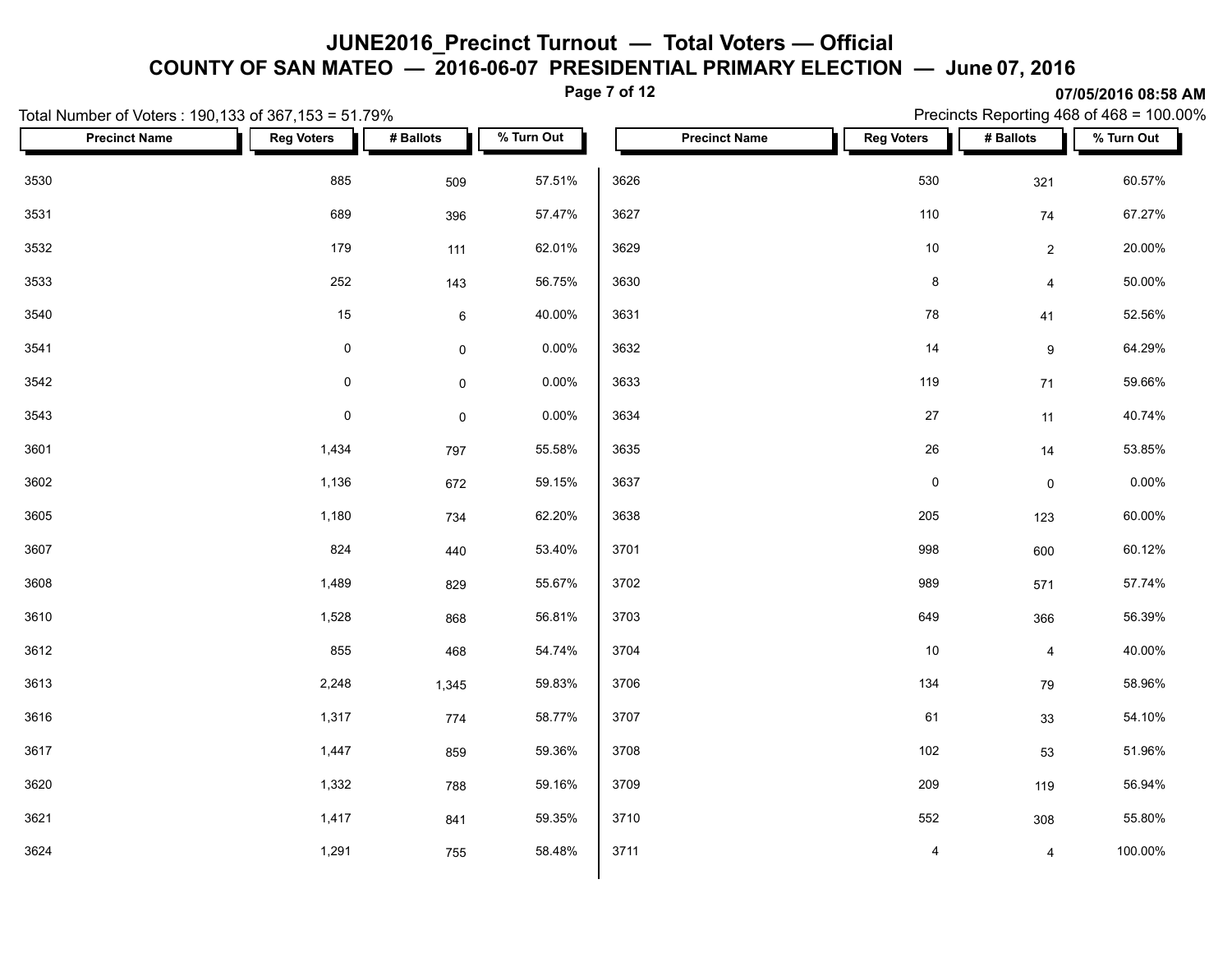**COUNTY OF SAN MATEO — 2016-06-07 PRESIDENTIAL PRIMARY ELECTION — June 07, 2016**

**Page 8 of 12**

| Total Number of Voters: 190,133 of 367,153 = 51.79% |                   |           |            | Precincts Reporting 468 of 468 = 100.00% |                   |                     |            |  |  |
|-----------------------------------------------------|-------------------|-----------|------------|------------------------------------------|-------------------|---------------------|------------|--|--|
| <b>Precinct Name</b>                                | <b>Reg Voters</b> | # Ballots | % Turn Out | <b>Precinct Name</b>                     | <b>Reg Voters</b> | # Ballots           | % Turn Out |  |  |
| 3712                                                | 60                | 30        | 50.00%     | 4006                                     | 779               | 277                 | 35.56%     |  |  |
| 3720                                                | 718               | 394       | 54.87%     | 4007                                     | 792               | 304                 | 38.38%     |  |  |
| 3721                                                | 814               | 435       | 53.44%     | 4008                                     | 718               | 265                 | 36.91%     |  |  |
| 3722                                                | 672               | 373       | 55.51%     | 4009                                     | 687               | 251                 | 36.54%     |  |  |
| 3723                                                | $20\,$            | 12        | 60.00%     | 4010                                     | 498               | 222                 | 44.58%     |  |  |
| 3801                                                | 393               | 207       | 52.67%     | 4011                                     | 1,041             | 449                 | 43.13%     |  |  |
| 3802                                                | 1,596             | 883       | 55.33%     | 4013                                     | $\pmb{0}$         | $\mathsf{O}\xspace$ | $0.00\%$   |  |  |
| 3803                                                | 232               | 138       | 59.48%     | 4014                                     | 786               | 292                 | 37.15%     |  |  |
| 3806                                                | 785               | 425       | 54.14%     | 4015                                     | 459               | 169                 | 36.82%     |  |  |
| 3807                                                | 81                | 50        | 61.73%     | 4401                                     | 747               | 450                 | 60.24%     |  |  |
| 3808                                                | 540               | 289       | 53.52%     | 4402                                     | 649               | 381                 | 58.71%     |  |  |
| 3811                                                | 63                | 29        | 46.03%     | 4403                                     | 814               | 297                 | 36.49%     |  |  |
| 3812                                                | 169               | 107       | 63.31%     | 4404                                     | 1,318             | 465                 | 35.28%     |  |  |
| 3901                                                | 1,153             | 775       | 67.22%     | 4406                                     | 73                | 17                  | 23.29%     |  |  |
| 3903                                                | 1,006             | 669       | 66.50%     | 4407                                     | 1,784             | 980                 | 54.93%     |  |  |
| 3905                                                | 1,135             | 658       | 57.97%     | 4409                                     | 1,528             | 918                 | 60.08%     |  |  |
| 4001                                                | 728               | 252       | 34.62%     | 4412                                     | 1,111             | 677                 | 60.94%     |  |  |
| 4002                                                | 679               | 262       | 38.59%     | 4414                                     | 427               | 234                 | 54.80%     |  |  |
| 4003                                                | 662               | 236       | 35.65%     | 4415                                     | 659               | 347                 | 52.66%     |  |  |
| 4004                                                | 600               | 184       | 30.67%     | 4431                                     | 49                | 38                  | 77.55%     |  |  |
| 4005                                                | 676               | 203       | 30.03%     | 4432                                     | $\mathsf 3$       | $\overline{2}$      | 66.67%     |  |  |
|                                                     |                   |           |            |                                          |                   |                     |            |  |  |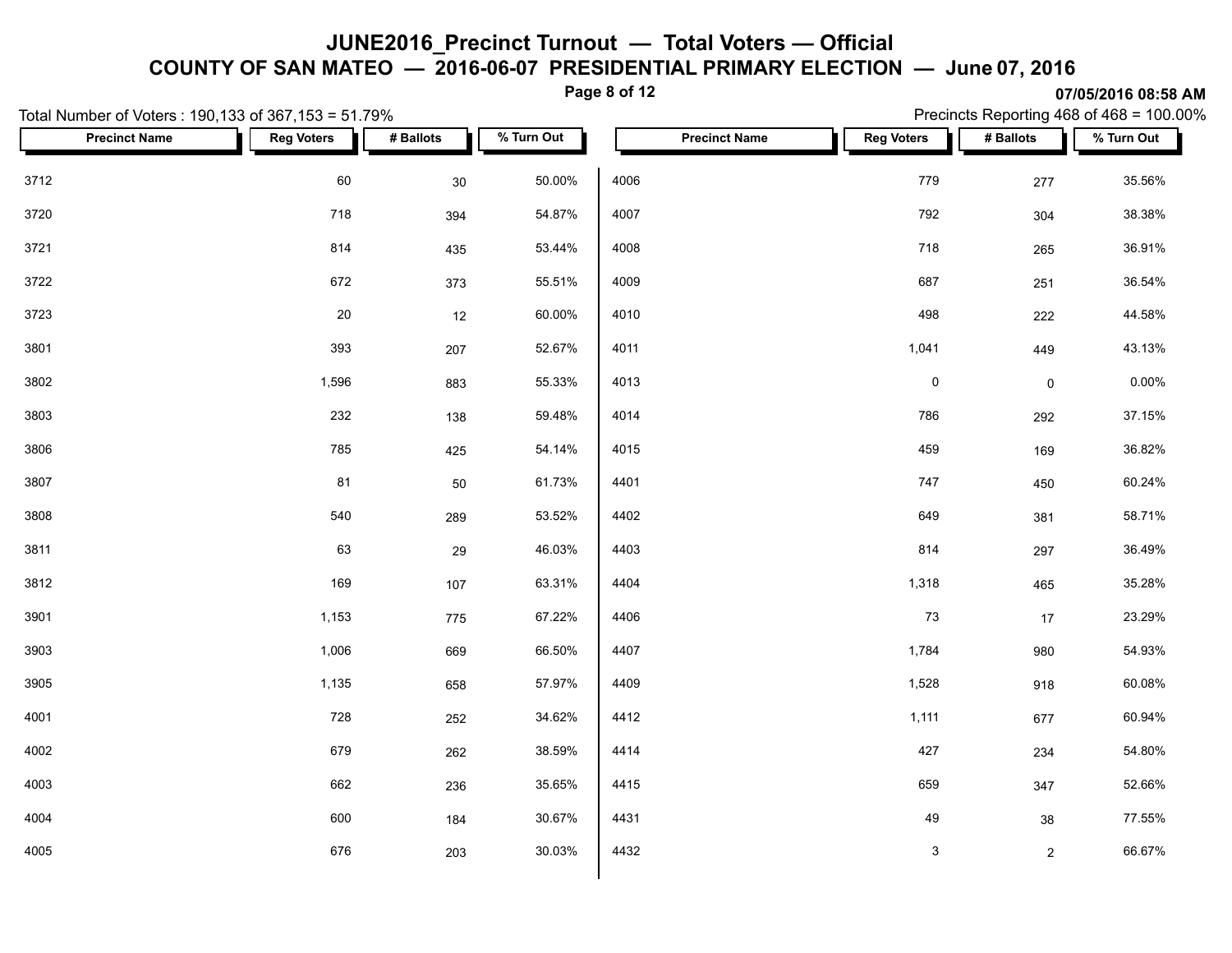**COUNTY OF SAN MATEO — 2016-06-07 PRESIDENTIAL PRIMARY ELECTION — June 07, 2016**

**Page 9 of 12**

|      | Total Number of Voters: 190,133 of 367,153 = 51.79% |                   |                     |            | $1$ ugu v vi 12 |                      |                   |           | <b>UTION STATE OF SOLUT</b><br>Precincts Reporting 468 of 468 = 100.00% |
|------|-----------------------------------------------------|-------------------|---------------------|------------|-----------------|----------------------|-------------------|-----------|-------------------------------------------------------------------------|
|      | <b>Precinct Name</b>                                | <b>Reg Voters</b> | # Ballots           | % Turn Out |                 | <b>Precinct Name</b> | <b>Reg Voters</b> | # Ballots | % Turn Out                                                              |
| 4433 |                                                     | 225               | 148                 | 65.78%     | 4611            |                      | 654               | 375       | 57.34%                                                                  |
| 4434 |                                                     | $\pmb{0}$         | $\mathsf{O}\xspace$ | 0.00%      | 4612            |                      | 1,547             | 925       | 59.79%                                                                  |
| 4435 |                                                     | $\bf 8$           | $\mathbf{1}$        | 12.50%     | 4613            |                      | 1,403             | 761       | 54.24%                                                                  |
| 4436 |                                                     | 26                | $\boldsymbol{9}$    | 34.62%     | 4615            |                      | 776               | 397       | 51.16%                                                                  |
| 4501 |                                                     | 770               | 295                 | 38.31%     | 4616            |                      | 1,487             | 788       | 52.99%                                                                  |
| 4502 |                                                     | 755               | 363                 | 48.08%     | 4617            |                      | 650               | 354       | 54.46%                                                                  |
| 4503 |                                                     | 345               | 217                 | 62.90%     | 4618            |                      | 1,555             | 789       | 50.74%                                                                  |
| 4504 |                                                     | 613               | 368                 | 60.03%     | 4619            |                      | 593               | 304       | 51.26%                                                                  |
| 4505 |                                                     | 789               | 346                 | 43.85%     | 4620            |                      | 977               | 472       | 48.31%                                                                  |
| 4506 |                                                     | 888               | 394                 | 44.37%     | 4621            |                      | 826               | 457       | 55.33%                                                                  |
| 4507 |                                                     | 131               | 66                  | 50.38%     | 4622            |                      | 1,232             | 573       | 46.51%                                                                  |
| 4508 |                                                     | 95                | 49                  | 51.58%     | 4625            |                      | 798               | 380       | 47.62%                                                                  |
| 4509 |                                                     | 464               | 182                 | 39.22%     | 4626            |                      | 841               | 433       | 51.49%                                                                  |
| 4601 |                                                     | 891               | 426                 | 47.81%     | 4627            |                      | 1,457             | 855       | 58.68%                                                                  |
| 4602 |                                                     | 1,076             | 462                 | 42.94%     | 4629            |                      | 652               | 366       | 56.13%                                                                  |
| 4603 |                                                     | 491               | 236                 | 48.07%     | 4630            |                      | 808               | 425       | 52.60%                                                                  |
| 4604 |                                                     | 1,550             | 679                 | 43.81%     | 4631            |                      | 750               | 441       | 58.80%                                                                  |
| 4606 |                                                     | 1,190             | 570                 | 47.90%     | 4633            |                      | 1,328             | 776       | 58.43%                                                                  |
| 4607 |                                                     | 824               | 455                 | 55.22%     | 4635            |                      | 881               | 519       | 58.91%                                                                  |
| 4608 |                                                     | 895               | 448                 | 50.06%     | 4636            |                      | 189               | 103       | 54.50%                                                                  |
| 4609 |                                                     | 1,022             | 518                 | 50.68%     | 4637            |                      | 447               | 239       | 53.47%                                                                  |
|      |                                                     |                   |                     |            |                 |                      |                   |           |                                                                         |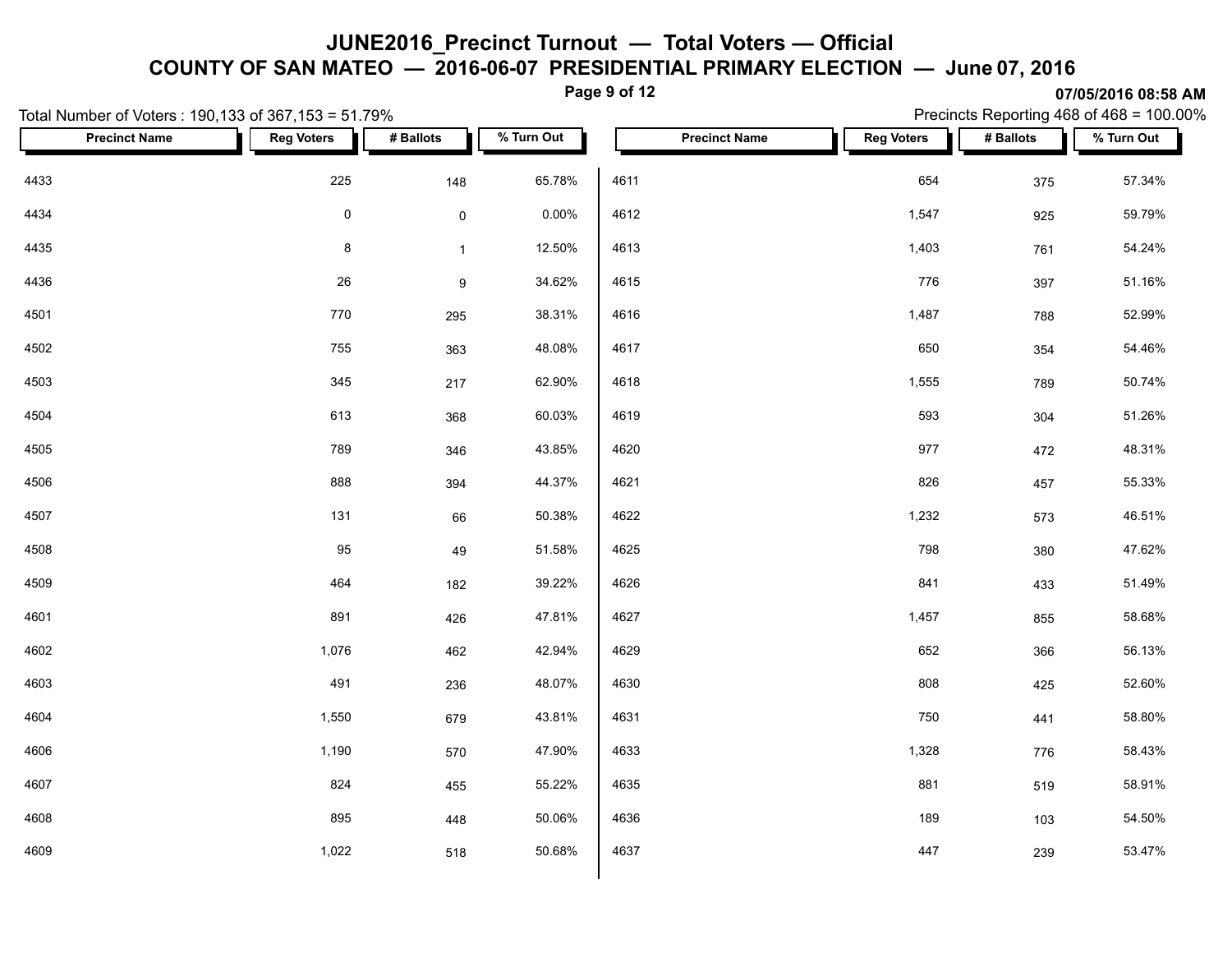**COUNTY OF SAN MATEO — 2016-06-07 PRESIDENTIAL PRIMARY ELECTION — June 07, 2016**

**Page 10 of 12**

|      | Total Number of Voters: 190,133 of 367,153 = 51.79% | 3119912918930197111<br>Precincts Reporting 468 of 468 = 100.00% |                     |            |      |                      |                   |                |            |
|------|-----------------------------------------------------|-----------------------------------------------------------------|---------------------|------------|------|----------------------|-------------------|----------------|------------|
|      | <b>Precinct Name</b>                                | <b>Reg Voters</b>                                               | # Ballots           | % Turn Out |      | <b>Precinct Name</b> | <b>Reg Voters</b> | # Ballots      | % Turn Out |
| 4638 |                                                     | 1,467                                                           | 774                 | 52.76%     | 4702 |                      | 96                | 63             | 65.63%     |
| 4639 |                                                     | 790                                                             | 472                 | 59.75%     | 4708 |                      | 120               | 74             | 61.67%     |
| 4650 |                                                     | 187                                                             | $97\,$              | 51.87%     | 4710 |                      | $\boldsymbol{9}$  | $\overline{4}$ | 44.44%     |
| 4651 |                                                     | 79                                                              | 35                  | 44.30%     | 5001 |                      | 794               | 525            | 66.12%     |
| 4652 |                                                     | 133                                                             | $60\,$              | 45.11%     | 5002 |                      | 979               | 595            | 60.78%     |
| 4653 |                                                     | 203                                                             | 102                 | 50.25%     | 5003 |                      | 750               | 406            | 54.13%     |
| 4654 |                                                     | $\mathsf{O}\xspace$                                             | $\mathsf{O}\xspace$ | 0.00%      | 5101 |                      | 1,519             | 831            | 54.71%     |
| 4655 |                                                     | $\overline{\mathbf{4}}$                                         | $\overline{c}$      | 50.00%     | 5103 |                      | 1,153             | 586            | 50.82%     |
| 4656 |                                                     | 197                                                             | 106                 | 53.81%     | 5105 |                      | 52                | 29             | 55.77%     |
| 4657 |                                                     | 134                                                             | 78                  | 58.21%     | 5301 |                      | 633               | 324            | 51.18%     |
| 4658 |                                                     | $37\,$                                                          | 20                  | 54.05%     | 5521 |                      | 1,007             | 462            | 45.88%     |
| 4659 |                                                     | 42                                                              | 24                  | 57.14%     | 5522 |                      | 961               | 493            | 51.30%     |
| 4663 |                                                     | $107$                                                           | 58                  | 54.21%     | 5523 |                      | 11                | $9\,$          | 81.82%     |
| 4670 |                                                     | $\mathbf 0$                                                     | $\pmb{0}$           | 0.00%      | 5524 |                      | 841               | 457            | 54.34%     |
| 4680 |                                                     | 1,338                                                           | 721                 | 53.89%     | 5525 |                      | 1,550             | 719            | 46.39%     |
| 4681 |                                                     | 1,619                                                           | 858                 | 53.00%     | 5528 |                      | 1,500             | 694            | 46.27%     |
| 4684 |                                                     | 953                                                             | 492                 | 51.63%     | 5530 |                      | 221               | 133            | 60.18%     |
| 4685 |                                                     | 954                                                             | 468                 | 49.06%     | 5531 |                      | 43                | 22             | 51.16%     |
| 4686 |                                                     | 1,490                                                           | 694                 | 46.58%     | 5534 |                      | 84                | 40             | 47.62%     |
| 4688 |                                                     | $\mathbf{1}$                                                    | $\mathsf 0$         | 0.00%      | 5535 |                      | $\mathsf 0$       | $\mathsf{O}$   | $0.00\%$   |
| 4701 |                                                     | 210                                                             | 131                 | 62.38%     | 5601 |                      | 1,242             | 507            | 40.82%     |
|      |                                                     |                                                                 |                     |            |      |                      |                   |                |            |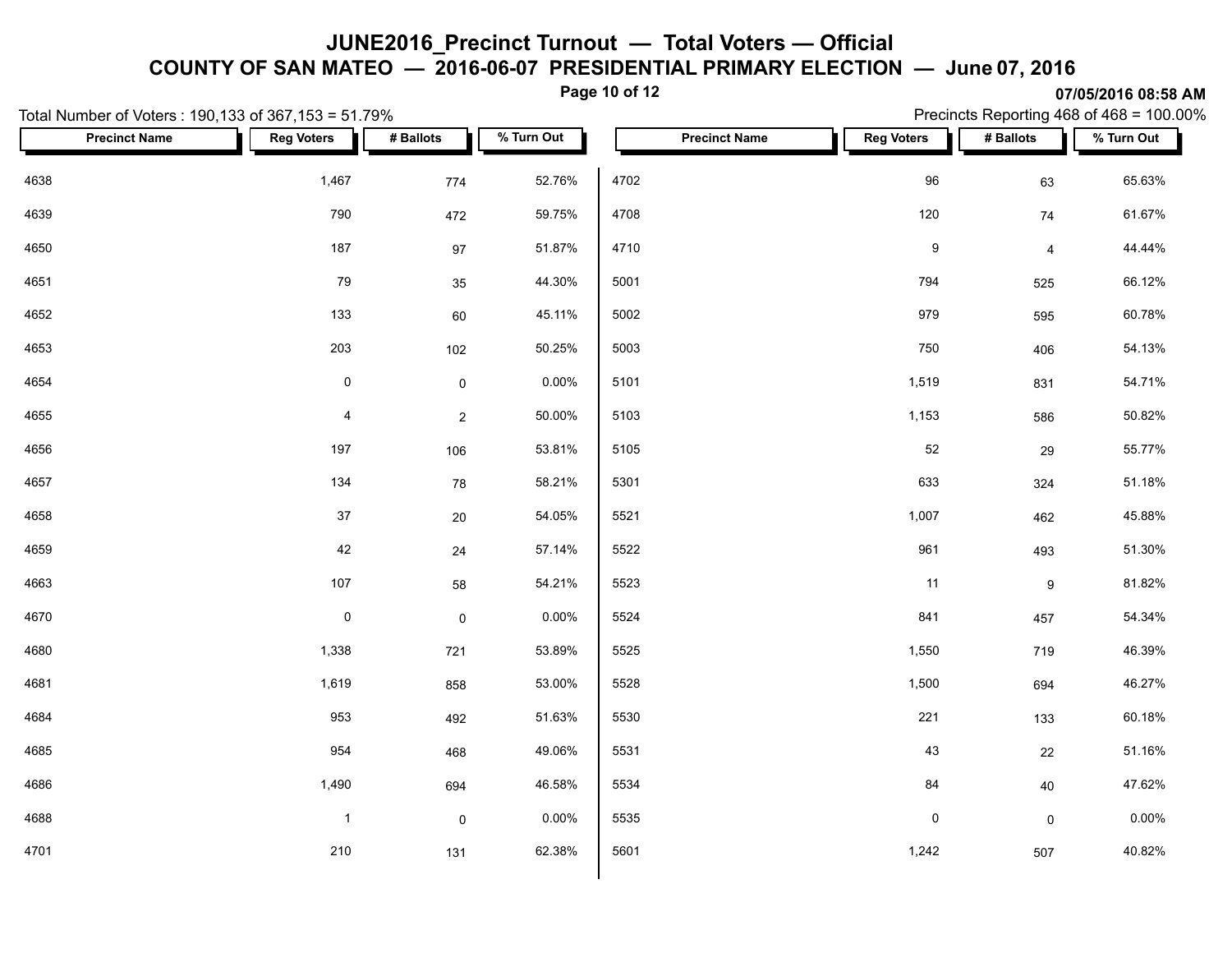#### **COUNTY OF SAN MATEO — 2016-06-07 PRESIDENTIAL PRIMARY ELECTION — June 07, 2016**

**Page 11 of 12**

| Total Number of Voters: 190,133 of 367,153 = 51.79% |                   |           |            | Precincts Reporting 468 of 468 = 100.00% |                     |                     |            |  |  |  |
|-----------------------------------------------------|-------------------|-----------|------------|------------------------------------------|---------------------|---------------------|------------|--|--|--|
| <b>Precinct Name</b>                                | <b>Reg Voters</b> | # Ballots | % Turn Out | <b>Precinct Name</b>                     | <b>Reg Voters</b>   | # Ballots           | % Turn Out |  |  |  |
| 5602                                                | 876               | 354       | 40.41%     | 5635                                     | 2,181               | 913                 | 41.86%     |  |  |  |
| 5603                                                | 923               | 511       | 55.36%     | 5636                                     | 821                 | 351                 | 42.75%     |  |  |  |
| 5604                                                | 1,337             | 625       | 46.75%     | 5639                                     | 1,375               | 591                 | 42.98%     |  |  |  |
| 5605                                                | 1,202             | 527       | 43.84%     | 5641                                     | 1,917               | 918                 | 47.89%     |  |  |  |
| 5607                                                | 885               | 367       | 41.47%     | 5644                                     | 1,464               | 612                 | 41.80%     |  |  |  |
| 5608                                                | 822               | 341       | 41.48%     | 5646                                     | 773                 | 412                 | 53.30%     |  |  |  |
| 5609                                                | 1,756             | 759       | 43.22%     | 5647                                     | 871                 | 334                 | 38.35%     |  |  |  |
| 5611                                                | 1,706             | 700       | 41.03%     | 5648                                     | 1,614               | 704                 | 43.62%     |  |  |  |
| 5612                                                | 1,717             | 884       | 51.49%     | 5650                                     | 917                 | 361                 | 39.37%     |  |  |  |
| 5615                                                | 1,599             | 640       | 40.03%     | 5651                                     | 1,798               | 795                 | 44.22%     |  |  |  |
| 5617                                                | 1,736             | 761       | 43.84%     | 5656                                     | 402                 | 130                 | 32.34%     |  |  |  |
| 5619                                                | 587               | 314       | 53.49%     | 5701                                     | $\mathsf{O}\xspace$ | $\mathsf{O}\xspace$ | $0.00\%$   |  |  |  |
| 5620                                                | 1,341             | 628       | 46.83%     | 5809                                     | 586                 | 238                 | 40.61%     |  |  |  |
| 5622                                                | 623               | 309       | 49.60%     | 5816                                     | 149                 | 71                  | 47.65%     |  |  |  |
| 5623                                                | 1,359             | 680       | 50.04%     | 5822                                     | 858                 | 419                 | 48.83%     |  |  |  |
| 5624                                                | 1,544             | 689       | 44.62%     | 5823                                     | 824                 | 418                 | 50.73%     |  |  |  |
| 5627                                                | 902               | 422       | 46.78%     | 5825                                     | 1,782               | 720                 | 40.40%     |  |  |  |
| 5628                                                | 610               | 233       | 38.20%     | 5827                                     | 1,725               | 766                 | 44.41%     |  |  |  |
| 5629                                                | 659               | 297       | 45.07%     | 5829                                     | 1,677               | 723                 | 43.11%     |  |  |  |
| 5631                                                | 1,399             | 655       | 46.82%     | 5832                                     | 851                 | 363                 | 42.66%     |  |  |  |
| 5633                                                | 1,575             | 725       | 46.03%     | 5901                                     | $\mathbf 0$         | $\mathsf{O}\xspace$ | $0.00\%$   |  |  |  |
|                                                     |                   |           |            |                                          |                     |                     |            |  |  |  |